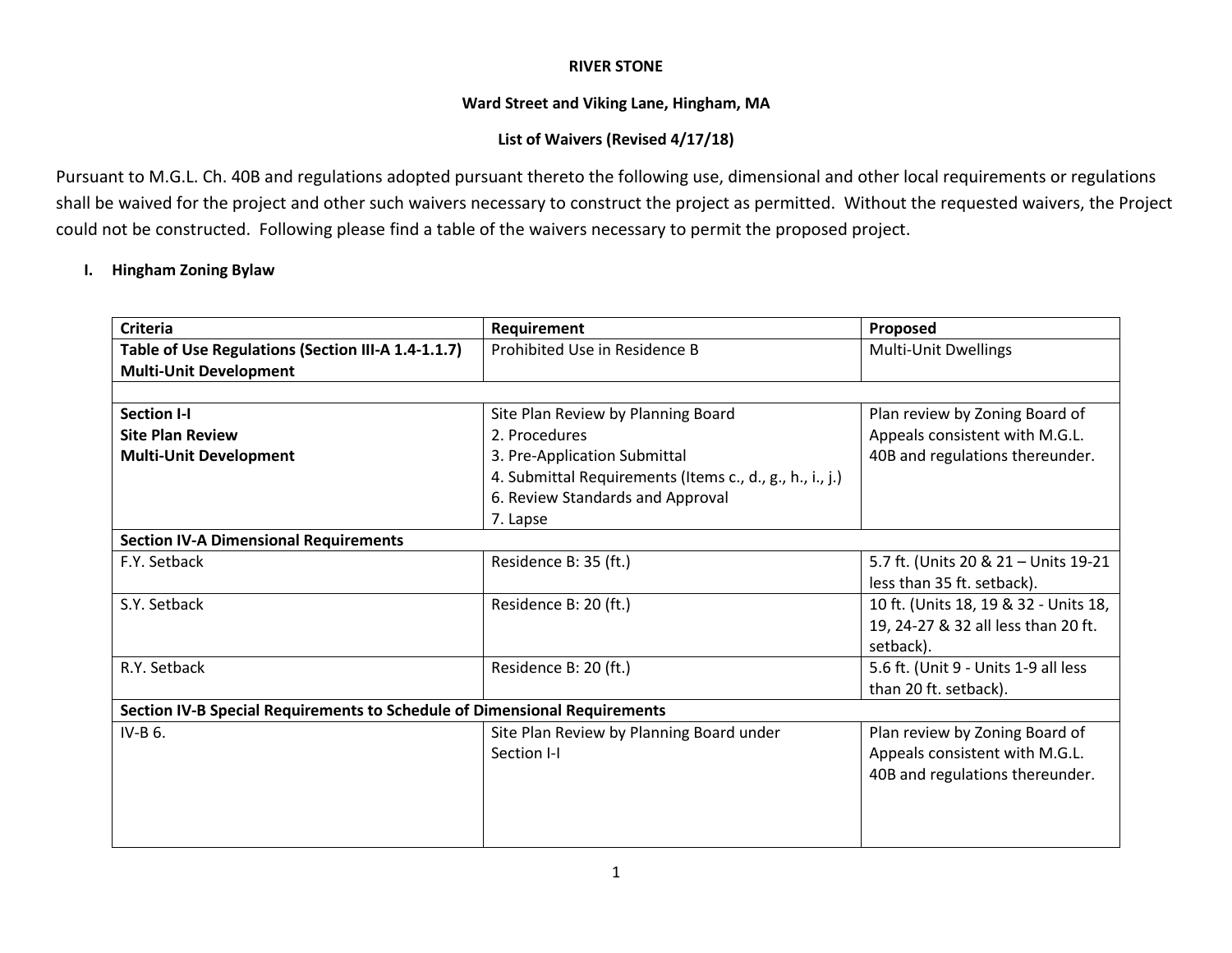| <b>Criteria</b>                                                   | Requirement                                                                                                                                                                                                                                                                                                                                                                                                                                                            | Proposed                                                                                                                                   |
|-------------------------------------------------------------------|------------------------------------------------------------------------------------------------------------------------------------------------------------------------------------------------------------------------------------------------------------------------------------------------------------------------------------------------------------------------------------------------------------------------------------------------------------------------|--------------------------------------------------------------------------------------------------------------------------------------------|
| IV-B.9. Front yard Setback                                        | Setback average of buildings or structures in<br>adjacent lots                                                                                                                                                                                                                                                                                                                                                                                                         | 5.7 ft. (Units 19, 20 & 21)                                                                                                                |
| IV-C.5. Density                                                   | No more than 1 dwelling per lot                                                                                                                                                                                                                                                                                                                                                                                                                                        | 32 dwellings per lot                                                                                                                       |
| <b>Section IV-E Residential Multi-Unit Development</b>            |                                                                                                                                                                                                                                                                                                                                                                                                                                                                        |                                                                                                                                            |
| IV-E.1.c.<br>Min. Distance between Structures                     | 35 ft.                                                                                                                                                                                                                                                                                                                                                                                                                                                                 | 9.35 ft. (Structures 28-29 & 30-32;<br>all structures with exception of<br>structures 5, 18-22 less than 35 ft.)                           |
| $IV-E.1.f.$<br>Side or Rear yard buffer                           | There shall be provided a landscaped side or rear<br>yard buffer area of at least 50 feet in width<br>adjacent to each property line of the parcel to be<br>developed. All buffer areas shall be planned or<br>preserved in a natural state in a mixture of<br>evergreen and deciduous trees and shrubs and shall<br>be maintained in proper order so as to protect<br>adjacent properties and present a reasonably<br>opaque, natural buffer to a height of ten feet. | 5.6 ft. (Unit 9; all units with<br>exception of Units 5, 12, 13, 14,<br>15, 16, 17, 20, 21, 22, 28, 29 & 30)<br>distance less than 50 ft.) |
| IV-E.1.g.<br><b>Recreational Area</b>                             | There shall be set aside, suitable prepared,<br>protected and equipped for organized recreational<br>activities, site areas equal to 300 SF per dwelling<br>unit, which are not o be included in the buffer area.                                                                                                                                                                                                                                                      | Waiver requested allowing less<br>than 300 square ft. per dwelling<br>unit for organized, recreational<br>activities.                      |
| $IV-E.1.j.$<br>Sanitary sewer                                     | Must be connected to sanitary sewer system                                                                                                                                                                                                                                                                                                                                                                                                                             | On-site sewage disposal system                                                                                                             |
| IV-E.1.I.<br>No space below ground level for dwelling<br>purposes | No space below ground level for dwelling purposes                                                                                                                                                                                                                                                                                                                                                                                                                      | <b>Finished Basement (optional)</b>                                                                                                        |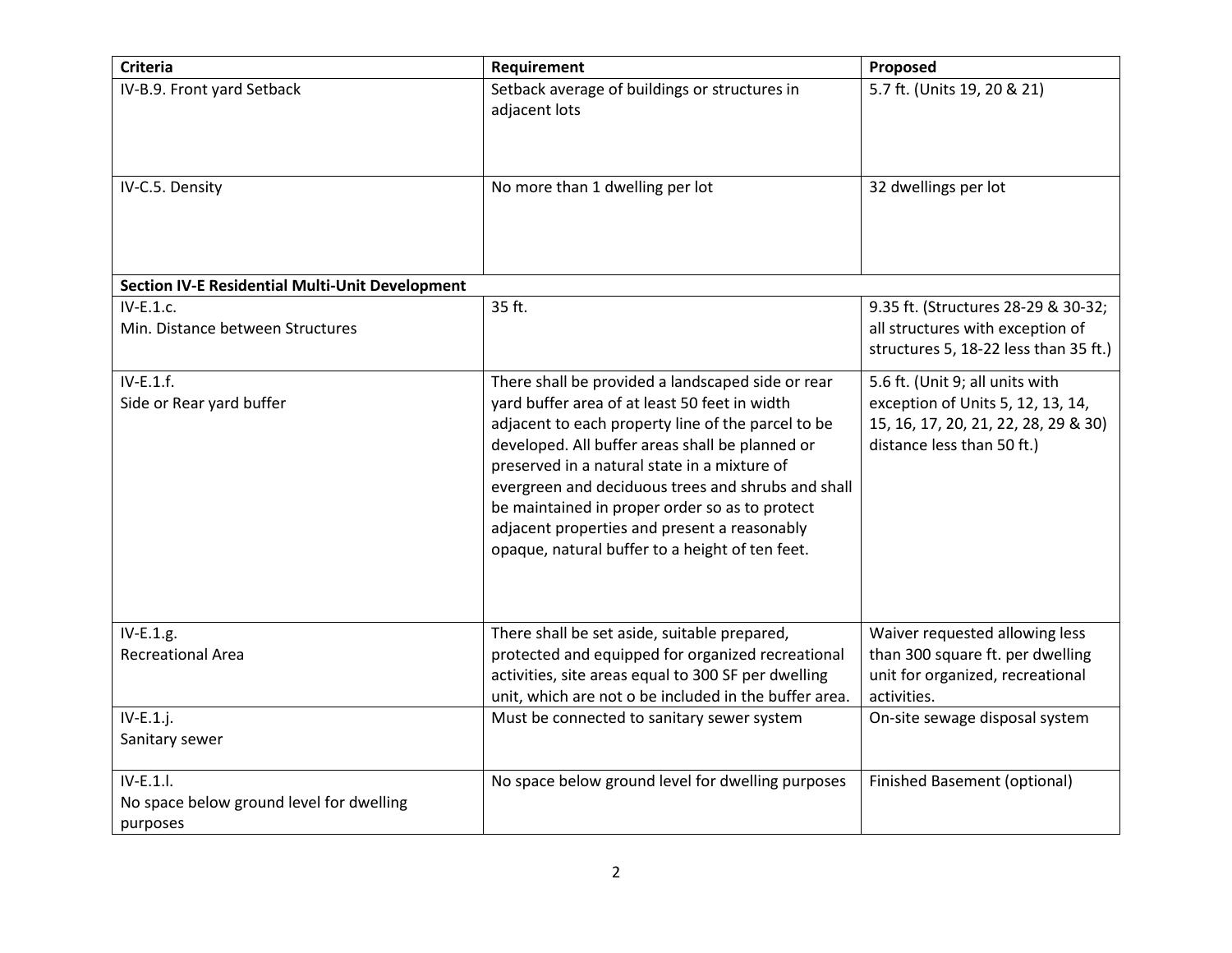| <b>Criteria</b>                                                                                                                                       | Requirement                                                                                                                                                                                              | Proposed                 |
|-------------------------------------------------------------------------------------------------------------------------------------------------------|----------------------------------------------------------------------------------------------------------------------------------------------------------------------------------------------------------|--------------------------|
| IV-E.1.m.<br>Street and parking lot grading, drainage and<br>surfacing shall comply with the specifications of<br>the Subdivision Rules & Regulations | Hingham Planning Board Rules & Regulations -<br>Section 5 - Specifications for Construction of<br><b>Required Improvements</b><br>L1. Drainage and Stormwater Management<br>(4) Min. 2-1/2 feet of cover | Min. 1-1/2 feet of cover |
|                                                                                                                                                       | (5) Gutter mouth stone shall be used with two<br>transitional sections of curb                                                                                                                           | No gutter mouth stone    |
|                                                                                                                                                       | (9) Concrete or masonry headwall                                                                                                                                                                         | Flared end section       |
|                                                                                                                                                       | M1 Culvert Piping<br>(1) Reinforced concrete                                                                                                                                                             | HDPE pipe                |
|                                                                                                                                                       | (2) winged headwall of reinforced concrete                                                                                                                                                               | Flared end section       |
|                                                                                                                                                       | L2 Gravel Material for Backfill or Road Base<br>(7) 24" total depth<br>(8) 12" total depth                                                                                                               | 12"<br>$8''$             |
|                                                                                                                                                       | J3 Roadway Foundation<br>(1) 24" gravel base                                                                                                                                                             | 12"                      |
|                                                                                                                                                       | N3 Driveway Installations (Pavement)<br>(1) within 60' of intersection<br>(2) 12" gravel base                                                                                                            | 26'<br>$8''$             |
|                                                                                                                                                       |                                                                                                                                                                                                          |                          |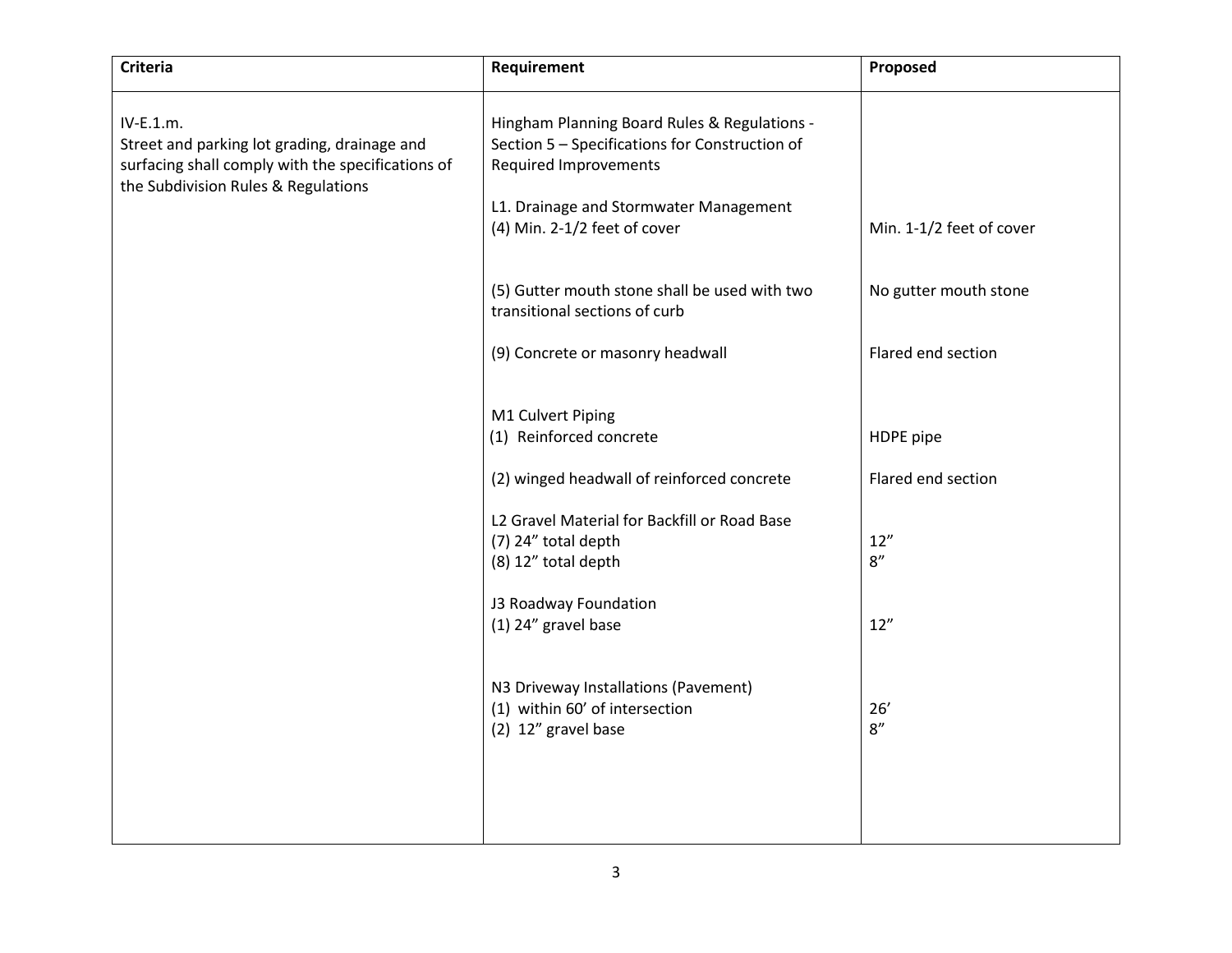| <b>Criteria</b>                                   | Requirement                                          | Proposed                                          |
|---------------------------------------------------|------------------------------------------------------|---------------------------------------------------|
| IV-E.1.m.                                         | O3 Sidewalks                                         |                                                   |
| Street and parking lot grading, drainage and      | 5 feet wide                                          | 4 feet wide                                       |
| surfacing shall comply with the specifications of | Min. 5' wide travel way                              | Min. $4'$                                         |
| the Subdivision Rules & Regulations               | 27" excavation                                       | 11.5''                                            |
|                                                   | P3 Paved Sidewalks                                   |                                                   |
|                                                   | (1) 24" gravel base                                  | 8''                                               |
|                                                   | X3 Street Lighting - Entire Section                  | Light posts at every house.<br>Photosentive cell. |
| IV-E. 2.                                          | Special Permit A2/Site Plan Review                   |                                                   |
|                                                   | Not Applicable (N/A)                                 |                                                   |
| IV-E. 4.                                          | Special Permit A2 - N/A                              |                                                   |
| IV-E. 5.                                          | Affordable Units - 10% affordable units for projects | 25% affordable units per MGL Ch.                  |
|                                                   | with more than 6 dwelling units per acre             | 40 <sub>B</sub>                                   |
| <b>Section V-A</b>                                | <b>Off-Street Parking Regulations</b>                | 20 ft. for 90 degree                              |
| V-A. 3.                                           | Aisle Width 24 ft. for 90 degree                     |                                                   |
| <b>Section V-C</b>                                | Earth Removal Regulations                            |                                                   |
|                                                   | Special Permit A2 - N/A                              |                                                   |

#### **II. Hingham Wetland Regulations**

The project's design will be reviewed and approved by the Conservation Commission in accordance with the Mass. Wetlands Protection Act (MGL Ch. 131 s.40) and its Regulations (310 CMR 10.00). Without the requested waivers, the Project could not be constructed. Following please find a table of the waivers necessary to permit the proposed project:

| Criteria                        | Requirement                                                                                             | <b>Proposed</b>             |
|---------------------------------|---------------------------------------------------------------------------------------------------------|-----------------------------|
| Part I. Purpose and Procedures  |                                                                                                         |                             |
| <b>3.0 Regulated Activities</b> | 3.1 Any activity proposed or undertaken<br>within a Resource Area as described in HWR<br>$2.0$ et seq., | Waiver of this requirement. |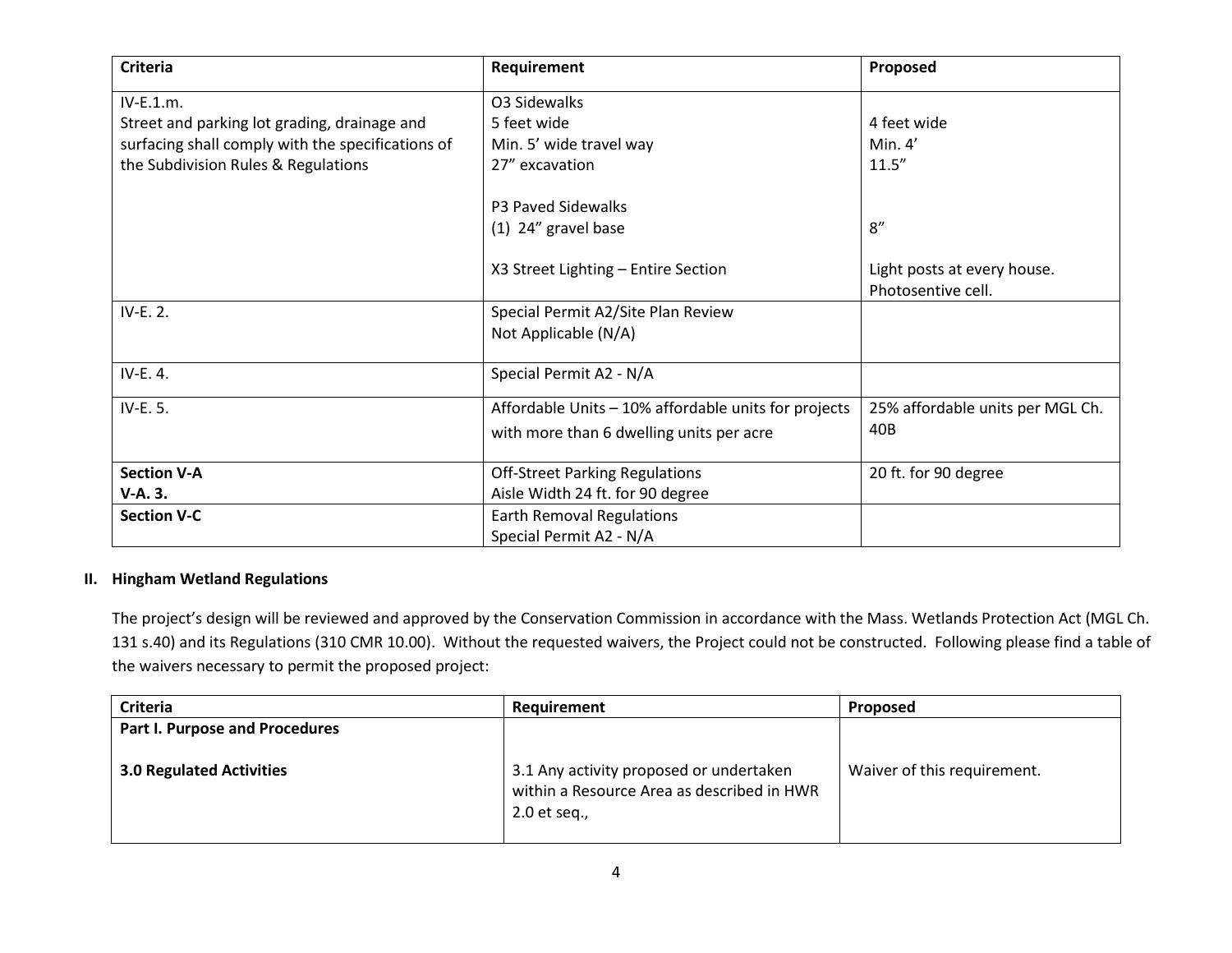|                                                     | 3.2 Any Activity deemed by the Commission<br>as likely to have a significant or cumulative<br>adverse effect upon Resource Areas as<br>defined herein;<br>3.3 Any activity, including but not limited to,<br>any and all of the following activities when<br>undertaken to, upon, within or affecting<br>Resource Areas or their wetland values, as<br>determined by the Commission: a) through k) | Waiver of this requirement.<br>Waiver of these requirements. |
|-----------------------------------------------------|----------------------------------------------------------------------------------------------------------------------------------------------------------------------------------------------------------------------------------------------------------------------------------------------------------------------------------------------------------------------------------------------------|--------------------------------------------------------------|
| 13. Fees                                            | 13.1 Application Fees: Local Bylaw Fees<br>specified in Appendix A                                                                                                                                                                                                                                                                                                                                 | Waiver of this requirement.                                  |
|                                                     |                                                                                                                                                                                                                                                                                                                                                                                                    |                                                              |
| Part II. Performance Standards for Resource Areas   |                                                                                                                                                                                                                                                                                                                                                                                                    |                                                              |
|                                                     |                                                                                                                                                                                                                                                                                                                                                                                                    |                                                              |
| 19.1 Land Subject to Flooding (Bordering and        | c)The term "vernal pool" shall be included                                                                                                                                                                                                                                                                                                                                                         | Waiver of this requirement.                                  |
| Isolated Land Subject to Flooding and Vernal Pools) | and shall defined as any confined basin or                                                                                                                                                                                                                                                                                                                                                         |                                                              |
|                                                     | depression not occurring in existing lawns,                                                                                                                                                                                                                                                                                                                                                        |                                                              |
|                                                     | gardens, landscaped areas, or driveways                                                                                                                                                                                                                                                                                                                                                            |                                                              |
|                                                     | which, at least in most years, holds water for<br>a minimum of two continuous months during                                                                                                                                                                                                                                                                                                        |                                                              |
|                                                     | the spring and/or summer, is free of adult                                                                                                                                                                                                                                                                                                                                                         |                                                              |
|                                                     | fish populations, and provides essential                                                                                                                                                                                                                                                                                                                                                           |                                                              |
|                                                     | breeding and rearing habitat functions for                                                                                                                                                                                                                                                                                                                                                         |                                                              |
|                                                     | amphibian, reptile, or vernal pool community                                                                                                                                                                                                                                                                                                                                                       |                                                              |
|                                                     | species, regardless of whether the wetland                                                                                                                                                                                                                                                                                                                                                         |                                                              |
|                                                     | site has been certified as a vernal pool by the                                                                                                                                                                                                                                                                                                                                                    |                                                              |
|                                                     | Massachusetts Division of Fisheries and                                                                                                                                                                                                                                                                                                                                                            |                                                              |
|                                                     | Wildlife and Fisheries. The buffer zone for                                                                                                                                                                                                                                                                                                                                                        |                                                              |
|                                                     | vernal pools shall extend 100 feet from the                                                                                                                                                                                                                                                                                                                                                        |                                                              |
|                                                     | mean annual high-water line defining the                                                                                                                                                                                                                                                                                                                                                           |                                                              |
|                                                     | depression. The term "isolated land subject                                                                                                                                                                                                                                                                                                                                                        |                                                              |
|                                                     | to flooding" shall be included and shall be                                                                                                                                                                                                                                                                                                                                                        |                                                              |
|                                                     | defined as an area, depression, or basin that<br>holds at minimum one-sixteenth acre-foot of                                                                                                                                                                                                                                                                                                       |                                                              |
|                                                     |                                                                                                                                                                                                                                                                                                                                                                                                    |                                                              |
|                                                     | water and at least six inches of standing                                                                                                                                                                                                                                                                                                                                                          |                                                              |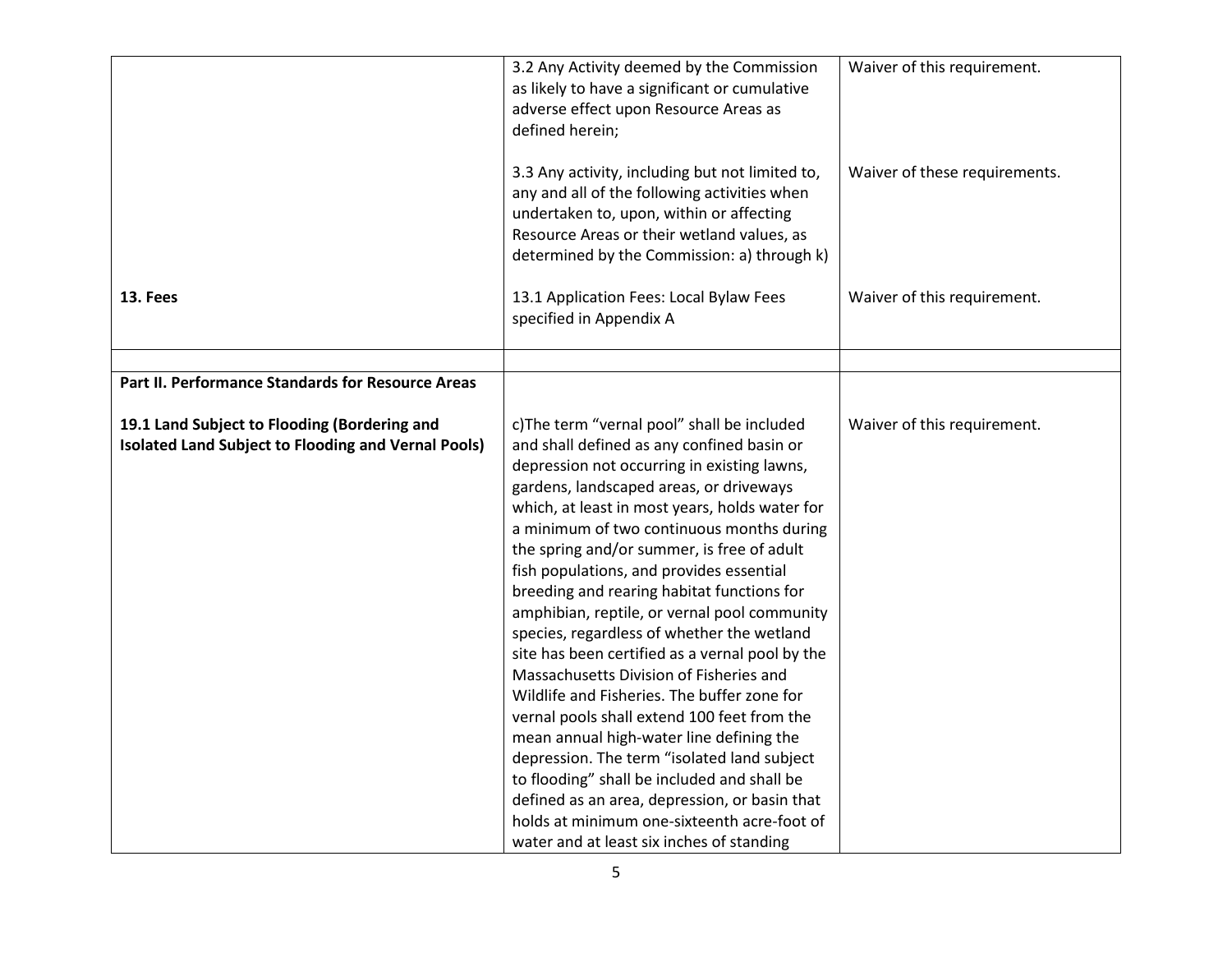|                                                                                            | water once a year. The buffer zone for<br>isolated land subject to flooding shall extend<br>100 feet from the highest extent of flooding.                                                                                                                                                                          |                                                                                                                                                                                                            |
|--------------------------------------------------------------------------------------------|--------------------------------------------------------------------------------------------------------------------------------------------------------------------------------------------------------------------------------------------------------------------------------------------------------------------|------------------------------------------------------------------------------------------------------------------------------------------------------------------------------------------------------------|
|                                                                                            | d) Performance standards. When a Land<br>Subject to Flooding, (Bordering or Isolated),<br>or Land within a minimum distance of 100<br>feet of Land Subject to Flooding (Bordering or<br>Isolated) is determined to be significant to a<br>wetland value, the following regulations shall<br>apply: (1) through (8) | Waiver of these requirements.                                                                                                                                                                              |
| 19.3. Bordering and Isolated Vegetated Wetlands<br>(Wet Meadows, Marshes, Swamps and Bogs) | d) Performance Standards, when a vegetated<br>wetland, whether Bordering or Isolated, or<br>land within a minimum distance of 100 feet<br>of a vegetated Wetland is determined to be<br>significant to a wetland value, the following<br>regulations shall apply: (1) through (6)                                  | Waiver of these requirements.                                                                                                                                                                              |
| 22.0 Buffer Zone                                                                           | d) Performance Standards (1) through (5)                                                                                                                                                                                                                                                                           | Waiver of these requirements.                                                                                                                                                                              |
| 23.3 Landscaping                                                                           | No new lawns or driveways may be<br>constructed within 50 feet of any Resource<br>Area.                                                                                                                                                                                                                            | New lawns within 3 feet of Bordering<br>Vegetated Wetland (BVW) for Units<br>10-13, detention basin.                                                                                                       |
| 23.6 Filling                                                                               | a) No fill shall be placed in any Resource Area<br>or any buffer zone so as to alter the flow of<br>surface water in a way that the Conservation<br>Commission feels will adversely affect the<br>wetland values of the Resource Area(s).                                                                          | Fill placed within buffer zone to<br>Bordering Vegetated Wetland (BVW)<br>for the construction of a portion of<br>Roadway C, Units 10-14, 18,<br>detention basins, retaining wall,<br>drainage structures. |
| 23.7 Structures                                                                            | a. The intent of the Conservation Commission<br>is to move all structures and activities as far                                                                                                                                                                                                                    | Waiver of this requirement.                                                                                                                                                                                |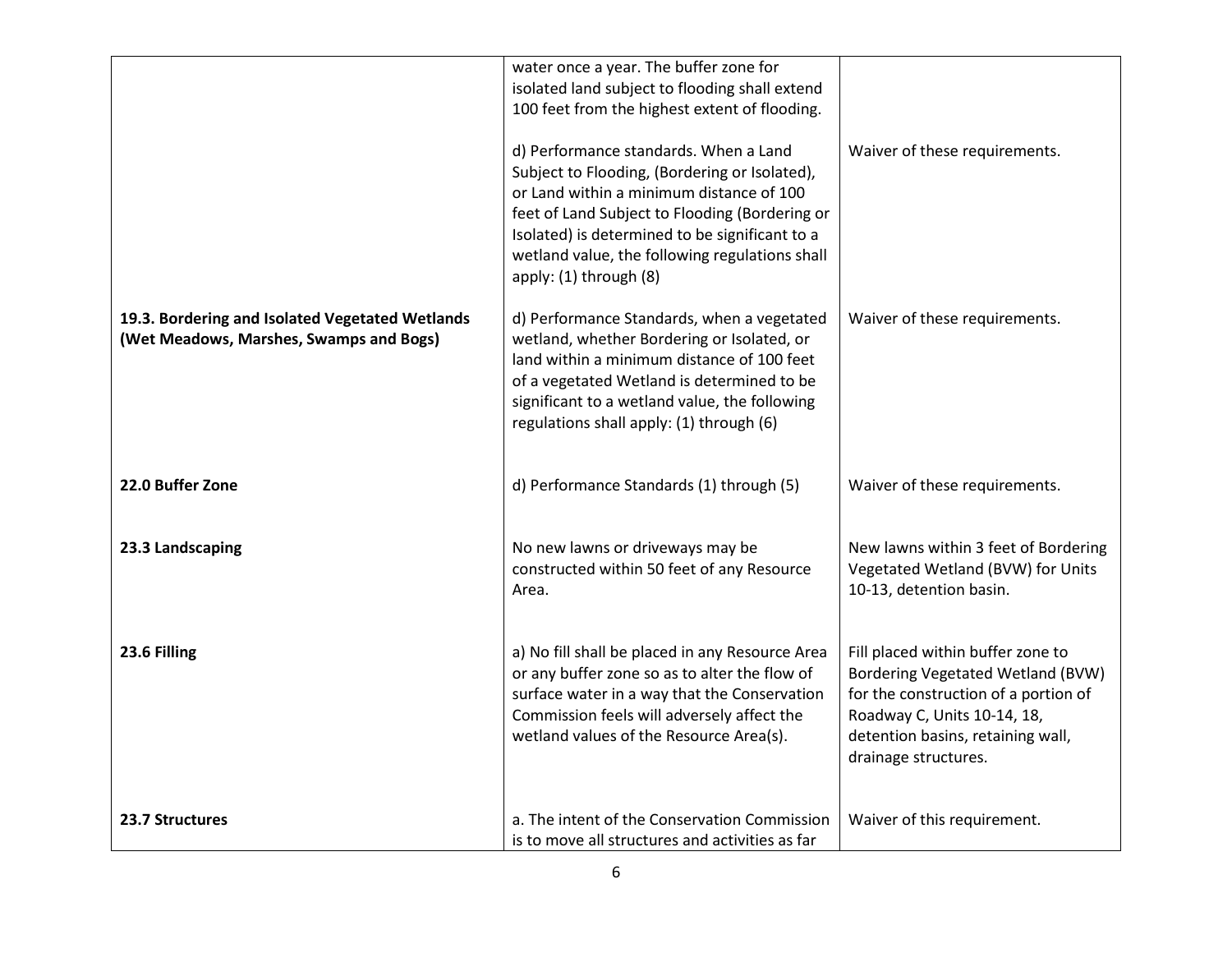|                                                                                                                                 | away as possible from any Resource Area.                                                                                                                                                                                                                                                             |                                                                  |
|---------------------------------------------------------------------------------------------------------------------------------|------------------------------------------------------------------------------------------------------------------------------------------------------------------------------------------------------------------------------------------------------------------------------------------------------|------------------------------------------------------------------|
|                                                                                                                                 | b. The Commission may at its discretion allow<br>a proposed structure on a wall-type<br>foundation within 100 to 50 feet of the<br>Resource Area, as defined in HWR 2.0 (1-5), if<br>satisfied that mitigation required in the Order<br>of Conditions is sufficient to protect the<br>Resource Area. | Waiver of this requirement.                                      |
|                                                                                                                                 | c. No mitigation is sufficient to allow a<br>structure on a wall-type foundation less than<br>50 feet from a Resource Area, as defined in<br>HWR 2.0 (1-5).                                                                                                                                          | 16 feet from Bordering Vegetated<br>Wetland (BVW) (Units 10-13). |
| Appendix A - Filing Fee Schedule                                                                                                | Filing fee schedule - Fees under local Bylaw                                                                                                                                                                                                                                                         | Waiver of required fees.                                         |
| Appendix $B -$ Guide to Permitting under the<br><b>Wetlands Protection Act and the Town of Hingham</b><br><b>Wetlands Bylaw</b> | Paying fees - Fees under local Bylaw                                                                                                                                                                                                                                                                 | Waiver of required fees.                                         |

### **III. Hingham Wetlands Protection Bylaw – Article 22**

The project's design will be reviewed and approved by the Conservation Commission in accordance with the Mass. Wetlands Protection Act (MGL Ch. 131 s.40) and its Regulations (310 CMR 10.00). Without the requested waivers, the Project could not be constructed. Following please find a table of the waivers necessary to permit the proposed project:

| Criteria                               | Requirement                                        | <b>Proposed</b>              |
|----------------------------------------|----------------------------------------------------|------------------------------|
| <b>Section 2: Regulated Activities</b> | 2A Except as permitted by the Commission or as     | Within 100 feet of Bordering |
|                                        | otherwise provided in this By-Law, no person       | Vegetated Wetland (BVW)      |
|                                        | shall remove, fill, dredge, alter or build upon or | for the construction of a    |
|                                        | within one hundred (100') feet of any resource     | portion of Roadway C, Units  |
|                                        | area                                               | 10-14, 18, detention basins, |
|                                        |                                                    | retaining wall, drainage     |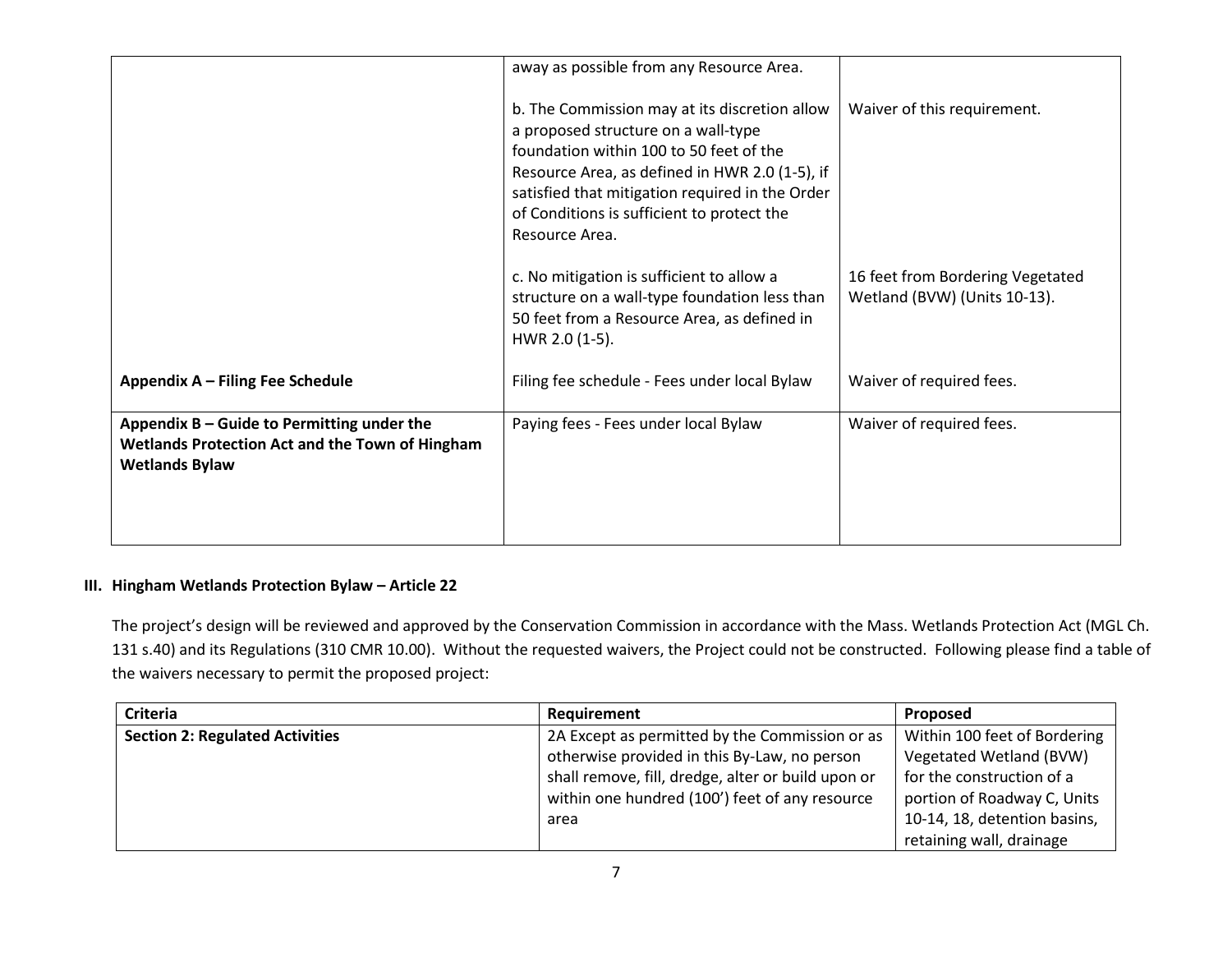|                                                        |                                                                                                                                                                                                                                                                                                     | structures.                                                                                                                                                                        |
|--------------------------------------------------------|-----------------------------------------------------------------------------------------------------------------------------------------------------------------------------------------------------------------------------------------------------------------------------------------------------|------------------------------------------------------------------------------------------------------------------------------------------------------------------------------------|
|                                                        |                                                                                                                                                                                                                                                                                                     |                                                                                                                                                                                    |
|                                                        |                                                                                                                                                                                                                                                                                                     |                                                                                                                                                                                    |
|                                                        | 2B Except as authorized by the Commission, no<br>activity or alteration shall be permitted within a<br>fifty (50') foot Buffer strip between any wetland<br>resource, bordering vegetated wetland, coastal<br>dune or bank, and/or isolated vegetated<br>wetland and any proposed site disturbance. | Within 50-foot buffer strip of<br><b>Bordering Vegetated</b><br>Wetland (BVW) for the<br>construction of Units 10-13,<br>detention basins, retaining<br>wall, drainage structures. |
|                                                        | 2C Except as authorized by the Commission, no                                                                                                                                                                                                                                                       | Work within 100 feet of a                                                                                                                                                          |
|                                                        | activity or alteration shall be permitted within                                                                                                                                                                                                                                                    | potential vernal pool for the                                                                                                                                                      |
|                                                        | one hundred (100') feet of a vernal pool,                                                                                                                                                                                                                                                           | construction of a portion of                                                                                                                                                       |
|                                                        | whether it be certified or uncertified but                                                                                                                                                                                                                                                          | Roadway C, Units 10-14, 18,                                                                                                                                                        |
|                                                        | accompanied by credible evidence of its viability                                                                                                                                                                                                                                                   | detention basins, retaining                                                                                                                                                        |
|                                                        | as a vernal pool. The one hundred feet (100')                                                                                                                                                                                                                                                       | wall, drainage structures.                                                                                                                                                         |
|                                                        | around the defined vernal pool boundaries shall                                                                                                                                                                                                                                                     |                                                                                                                                                                                    |
|                                                        | be known as "Vernal Pool Protection Zone."                                                                                                                                                                                                                                                          |                                                                                                                                                                                    |
| Section 5: Authorization of Commission to Deny Project | The Commission is empowered to deny                                                                                                                                                                                                                                                                 | Waiver of this requirement.                                                                                                                                                        |
|                                                        | permission for any removal, dredging, filling or                                                                                                                                                                                                                                                    |                                                                                                                                                                                    |
|                                                        | altering on subject lands within the Town if, in                                                                                                                                                                                                                                                    |                                                                                                                                                                                    |
|                                                        | its judgement, such denial is necessary to                                                                                                                                                                                                                                                          |                                                                                                                                                                                    |
|                                                        | preserve the environmental quality and to                                                                                                                                                                                                                                                           |                                                                                                                                                                                    |
|                                                        | protect the wetland and water quality values of<br>either or both the subject lands and contiguous                                                                                                                                                                                                  |                                                                                                                                                                                    |
|                                                        | lands. Due consideration shall be given to                                                                                                                                                                                                                                                          |                                                                                                                                                                                    |
|                                                        | possible effects of the proposal on all values to                                                                                                                                                                                                                                                   |                                                                                                                                                                                    |
|                                                        | be protected under this By-Law and to any                                                                                                                                                                                                                                                           |                                                                                                                                                                                    |
|                                                        | demonstrated hardship on the petitioner by                                                                                                                                                                                                                                                          |                                                                                                                                                                                    |
|                                                        | reason of a denial, as brought forth at the Public                                                                                                                                                                                                                                                  |                                                                                                                                                                                    |
|                                                        | Hearing.                                                                                                                                                                                                                                                                                            |                                                                                                                                                                                    |
| <b>Section 7B: Filing Fees</b>                         | Fees under local Bylaw.                                                                                                                                                                                                                                                                             | Waiver of required fees.                                                                                                                                                           |
| <b>Section 8: Establishment of Surety Bonds</b>        | The Commission may require the posing of                                                                                                                                                                                                                                                            | Waiver of this requirement.                                                                                                                                                        |
|                                                        | security, running to the Town, including, without                                                                                                                                                                                                                                                   |                                                                                                                                                                                    |
|                                                        | limitation, a letter or credit, cash, and Bond with                                                                                                                                                                                                                                                 |                                                                                                                                                                                    |
|                                                        | surety, in such form and amount and with such                                                                                                                                                                                                                                                       |                                                                                                                                                                                    |
|                                                        | conditions as may be determined in the sole                                                                                                                                                                                                                                                         |                                                                                                                                                                                    |
|                                                        | opinion of the Commission, after                                                                                                                                                                                                                                                                    |                                                                                                                                                                                    |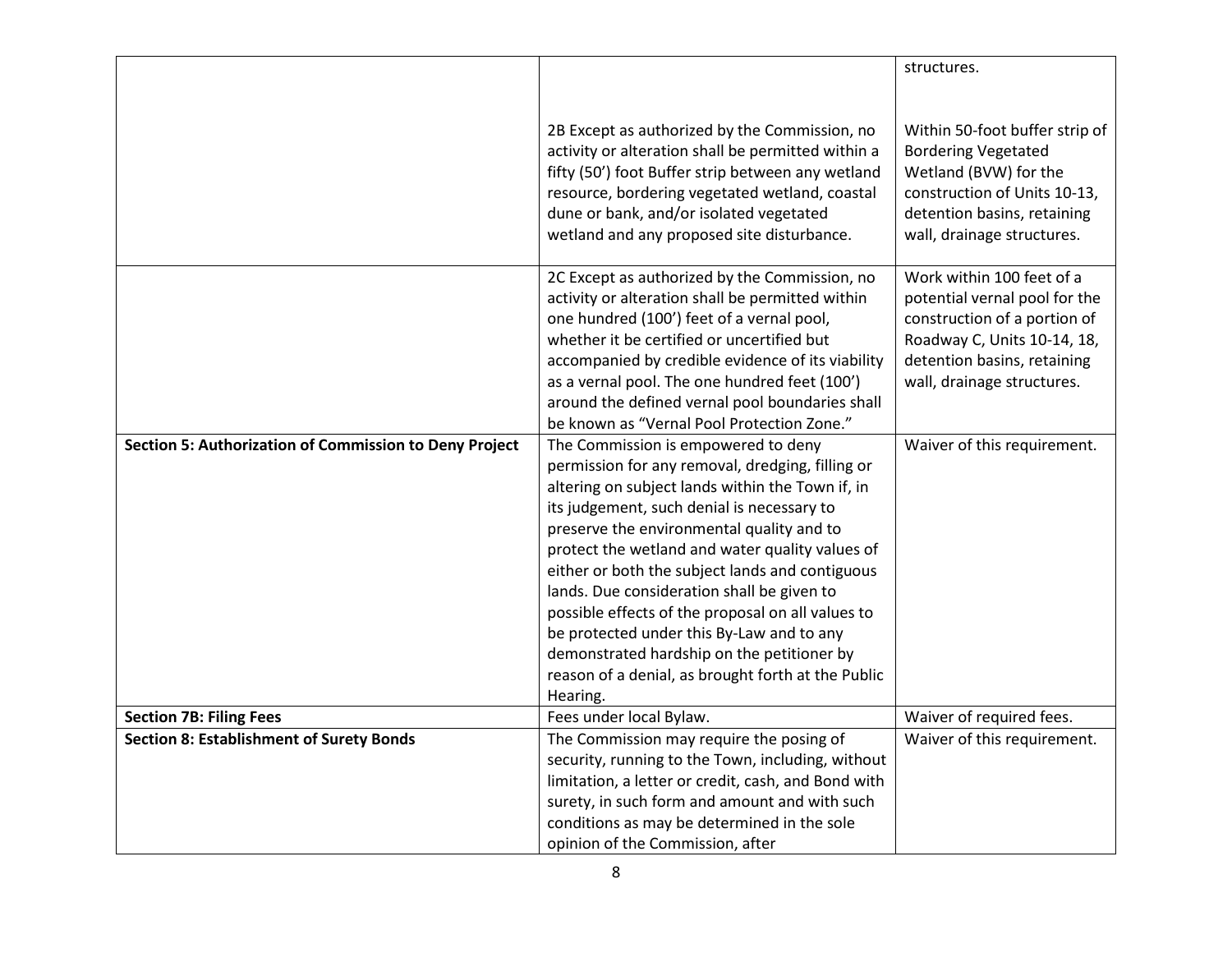| recommendation by its Town Counsel. Such<br>security shall secure faithful and satisfactory<br>performance on work required by any final<br>"Order of Conditions" but shall not be an<br>amount greater than the estimated cost of the<br>work required for the restoration of affected<br>lands and properties of the work is not<br>performed as required. |  |
|--------------------------------------------------------------------------------------------------------------------------------------------------------------------------------------------------------------------------------------------------------------------------------------------------------------------------------------------------------------|--|
|                                                                                                                                                                                                                                                                                                                                                              |  |

# **IV. Hingham Board of Health Supplementary Rules and Regulations for the Disposal of Sanitary Sewage**

The project's design will be reviewed and approved by the Board of Health in accordance with the Mass. DEP Environmental Code Title 5 (310 CMR 15.00). Without the requested waivers, the Project could not be constructed. Following please find a table of the waivers necessary to permit the proposed project.

| <b>Criteria</b>              | Requirement                                                                                                                                                            | Proposed                                                                                                                         |
|------------------------------|------------------------------------------------------------------------------------------------------------------------------------------------------------------------|----------------------------------------------------------------------------------------------------------------------------------|
| IV. Application requirements | 2. "an application fee must be paid at the time of<br>submission of the application"                                                                                   | Waiver of required fees.                                                                                                         |
|                              | 3. "the Applicant shall also deposit with the<br>Health Department a the time of the application<br>the sum set forth in the Board's Schedule of<br>Fees"              | Waiver of required fees.                                                                                                         |
|                              | 8. "project exceeds seven thousand five hundred<br>(7500) gallons of sewage per day"                                                                                   | 9,900 gallons of sewage per day.                                                                                                 |
|                              | 9 " All percolation test results and groundwater<br>elevation observations shall be considered valid<br>for 2 years"                                                   | All percolation test results and groundwater<br>elevation observations shall be considered valid for<br>duration of the project. |
|                              | 10.x "any or all other data required by the Town<br>or Hingham Board of Health"                                                                                        | Waiver of this requirement.                                                                                                      |
|                              | 11. "If, upon review of the foregoing, the<br>Executive Health Officer or the Board<br>determines that further information is<br>needed before the application will be | Waiver of this requirement.                                                                                                      |
|                              | deemed complete, then he may require                                                                                                                                   |                                                                                                                                  |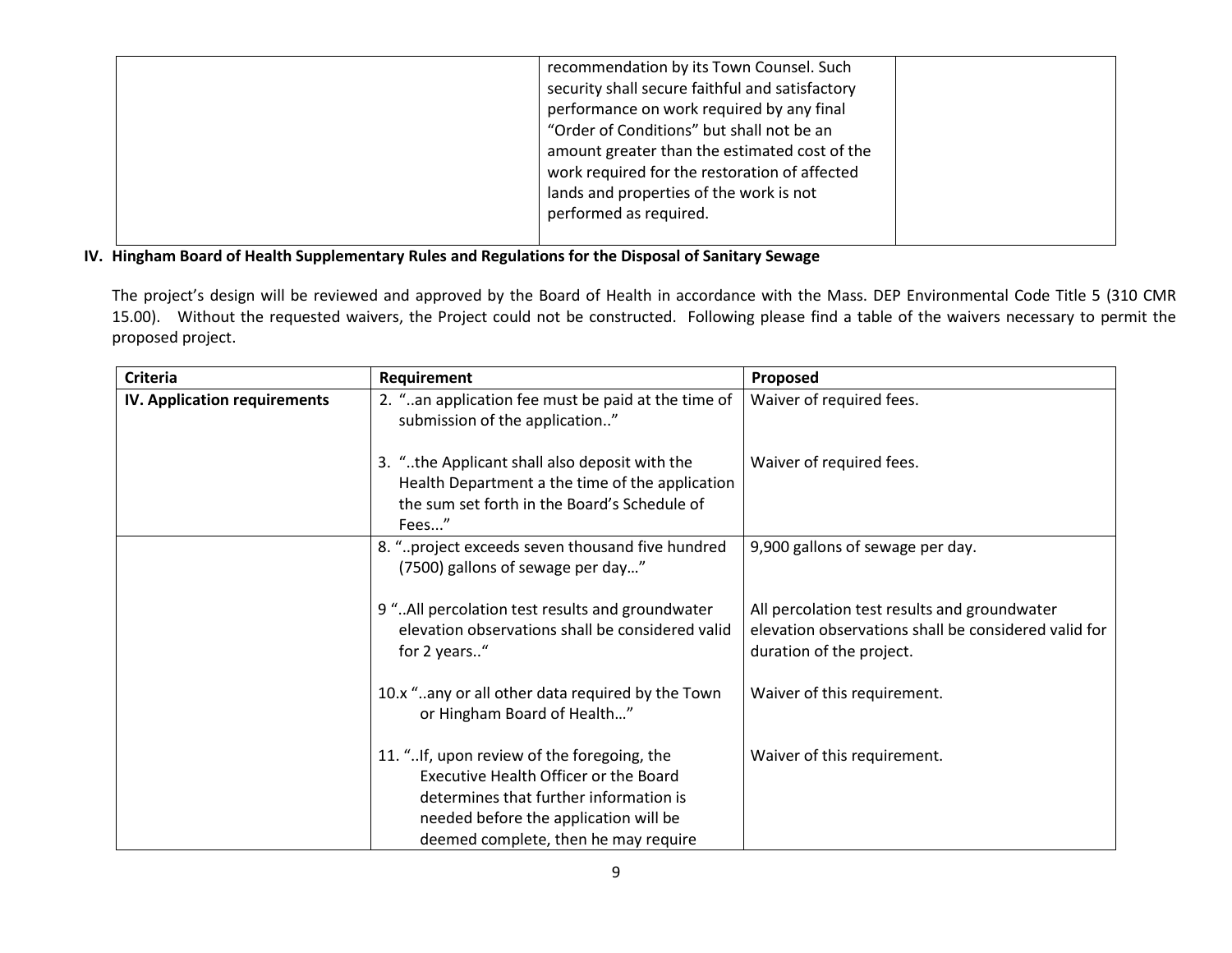|                                                                                           | additional testing"                                                                                                                                                                                                                                                                                                                                                                                                                                                                                                          |                                                                                                                               |
|-------------------------------------------------------------------------------------------|------------------------------------------------------------------------------------------------------------------------------------------------------------------------------------------------------------------------------------------------------------------------------------------------------------------------------------------------------------------------------------------------------------------------------------------------------------------------------------------------------------------------------|-------------------------------------------------------------------------------------------------------------------------------|
|                                                                                           | 12. "should the Applicant's initial deposit<br>required under paragraph 3 of this Section be<br>insufficient to pay the Consultant's fees to<br>witness tests or review the Additional Studies<br>required by the Board, the board in its<br>discretion may require additional amounts as<br>may be necessary"                                                                                                                                                                                                               | Waiver of required fees.                                                                                                      |
| <b>V. Permit Restrictions</b>                                                             | A permit will become void automatically and<br>without further action or notice if the work under<br>the Permit is not Completed within twelve months<br>from the date of issue of such Permit. Further, any<br>Permit issued can be revoked by the Board of<br>Health after notice to the Licensed Disposal<br>Installer (DWI) if conditions set forth in the<br>application have changed prior to or during work<br>under the Permit. Permits may be extended upon<br>written request is the sole discretion of the Board. | Waiver of this requirement.                                                                                                   |
| <b>VI. Design Requirements for</b><br><b>Sewage Disposal Systems and</b><br><b>Plants</b> | 3. "shall be located no greater than 200 feet from<br>the structure to be served by"                                                                                                                                                                                                                                                                                                                                                                                                                                         | 466 ft. (Unit 19 - Units 1, 2, 8, 9, 12, 13, 14, 15, 16,<br>17, 18, 19, 20, 21, 22, 23, 24, 25, 26 greater than<br>200 feet). |
|                                                                                           | 5. " No Sewage Disposal System or Plant shall be<br>constructed within one hundred (100) feet of the<br>normal annual high water level of any great pond,<br>brook, river, swamp, or of a wetland as defined by<br>Massachusetts General Law Chapter 131, Section<br>40 or the Town of Hingham Wetlands Protection<br>By-Law"                                                                                                                                                                                                | Waiver of this requirement.                                                                                                   |
|                                                                                           | 6. " No Sewage Disposal System or Plant shall be<br>constructed within four hundred (400) feet of a<br>public water supply well or wellfield, as defined in<br>Massachusetts drinking water regulation, 310 CMR<br>22.02 or surface water supply as defined herein or<br>within two-hundred and fifty (250) feet of any                                                                                                                                                                                                      | Waiver of this requirement.                                                                                                   |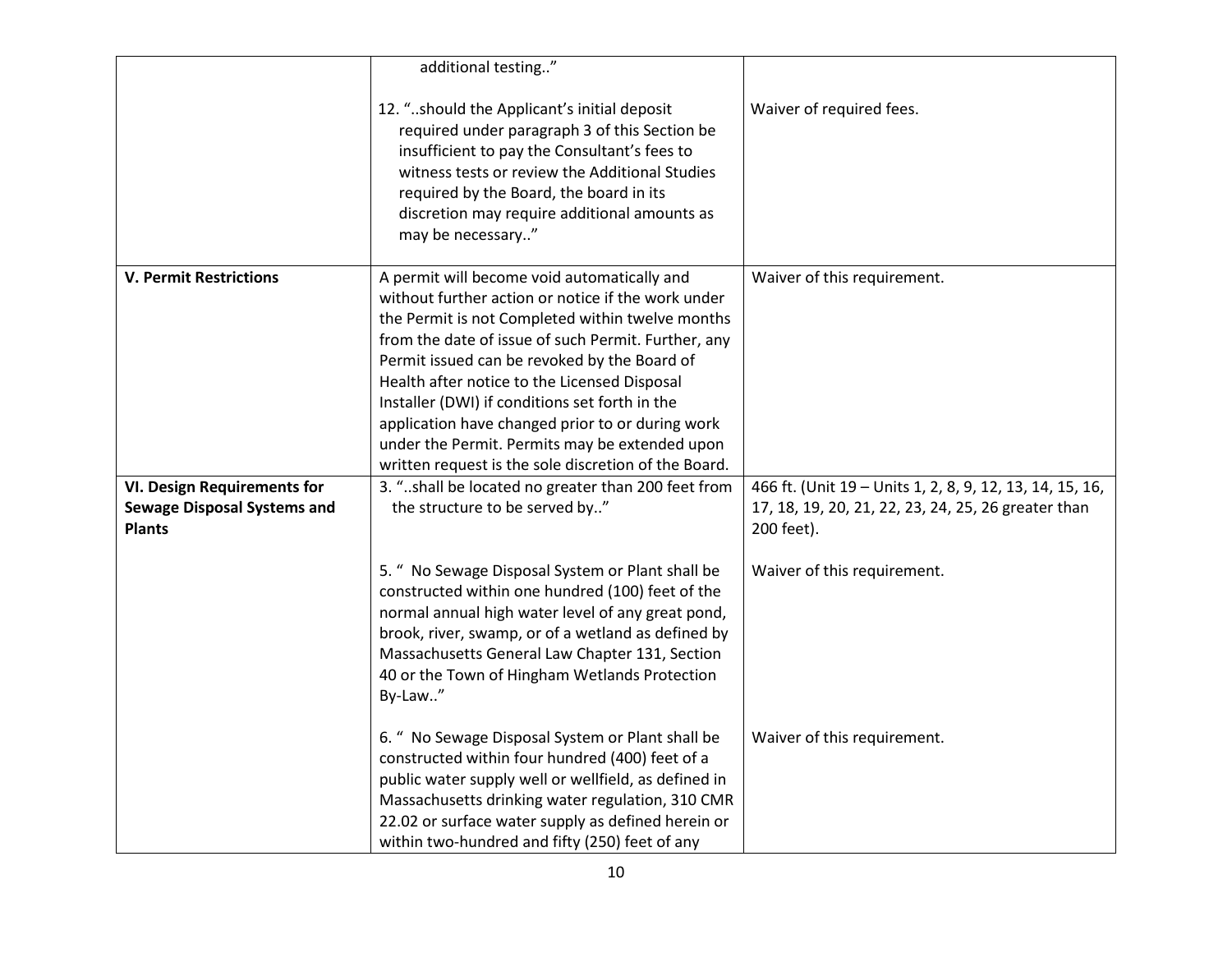| private potable well or one hundred (100) feet of<br>any private nonpotable well"                                                                                                                                |                                                                                                                                                                  |
|------------------------------------------------------------------------------------------------------------------------------------------------------------------------------------------------------------------|------------------------------------------------------------------------------------------------------------------------------------------------------------------|
| 7. No Leaching Facility shall be constructed within:                                                                                                                                                             |                                                                                                                                                                  |
| a) Twenty-five (25) feet of any surface or<br>subsurface Drain when the Drain elevation is<br>higher than the proposed Leaching Facility.                                                                        | Waiver of this requirement.                                                                                                                                      |
| (b) Fifty (50) feet of any surface or subsurface<br>Drain when the Drain elevation is equal to or lower<br>in elevation than the proposed Leaching Facility.                                                     | Waiver of this requirement.                                                                                                                                      |
| (c) One hundred (100) feet of any surface or<br>subsurface Drain which discharges into a Protected<br>Water Body.                                                                                                | Waiver of this requirement.                                                                                                                                      |
| (d) Two hundred fifty (250) feet of any surface or<br>subsurface Drain which discharges into a surface<br>Water Supply or tributary thereto.                                                                     | Waiver of this requirement.                                                                                                                                      |
| 8. " shall be designed to discharge more than 110<br>gallons of design flow per day per 12,500 sq. ft.<br>in Lot area"                                                                                           | 426 gallons/day/12,500 sq. ft. in lot area<br>Total lot area = 290,365 sq. ft./12,500 sq. ft =<br>23.23; 9,900 gal/day/23.23 = 426<br>gallons/day/12,500 sq. ft. |
| 9. " less than five (5) feet below the bottom of the<br>Leaching Facility except that if the percolation<br>rate of the soil in the Leaching Area is between 2<br>and 5 minutes per inch, at least six (6) feet" | As allowed in Title V: Maximum Groundwater<br>Elevation 5 feet below bottom of leaching facility<br>for soil with perc rate between 2 and 5 minutes<br>per inch. |
| 10. " the area between the trenches shall not be                                                                                                                                                                 | As allowed in Title V: Area between trenches can                                                                                                                 |
| used for part of the reserve area"                                                                                                                                                                               | be used for reserve area.                                                                                                                                        |
| 12.a) " and where at least 5 feet of the underlying                                                                                                                                                              | As allowed in Title V: Maximum Groundwater                                                                                                                       |
| naturally occurring pervious strata is above<br>the Maximum Groundwater Elevation, except                                                                                                                        | Elevation 5 feet below bottom of leaching facility<br>for soil with perc rate between 2 and 5 minutes                                                            |
| that at least 6 feet of the underlying naturally                                                                                                                                                                 | per inch.                                                                                                                                                        |